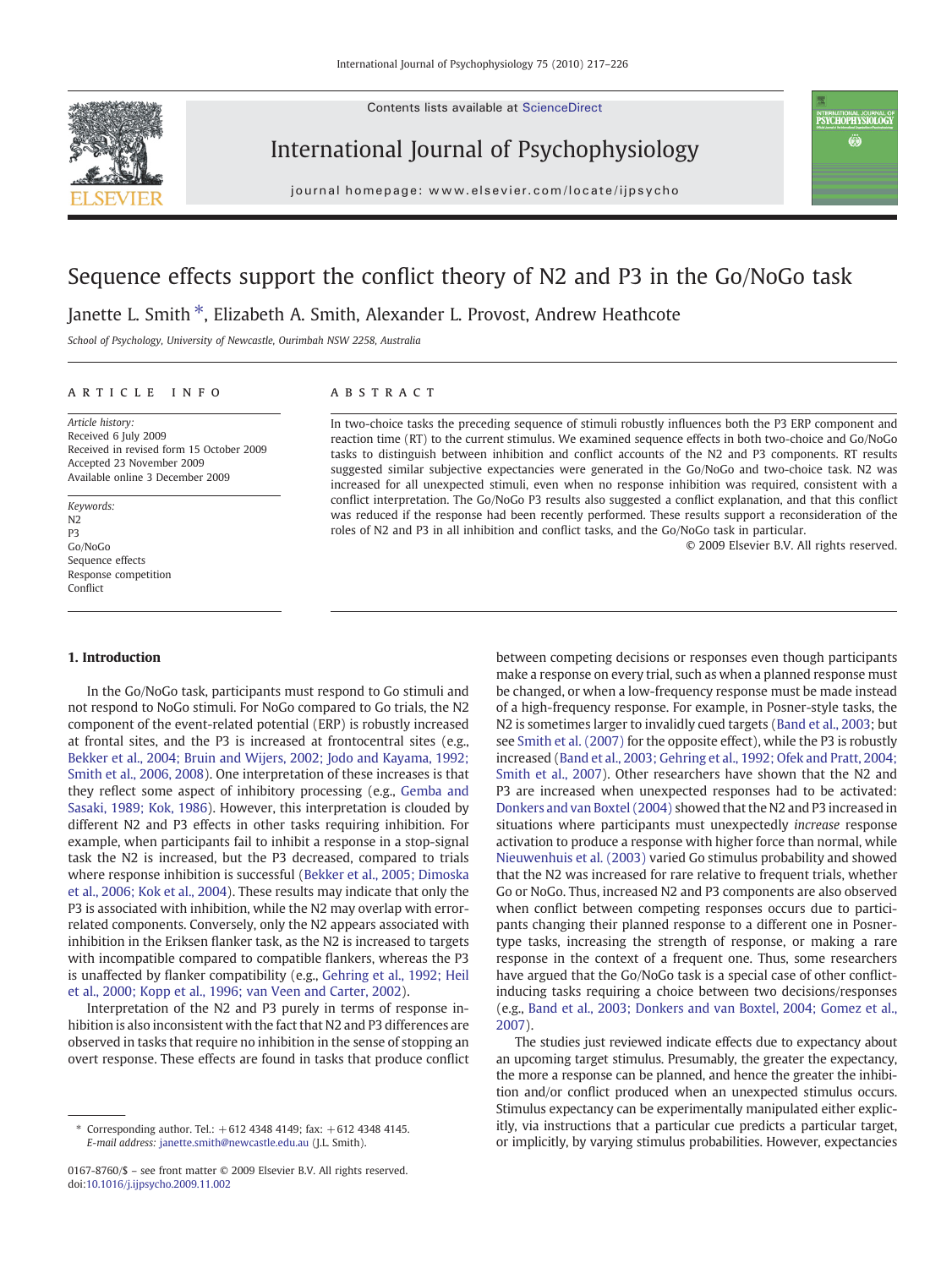do not always have to be experimentally manipulated as participants spontaneously generate expectancies for the current stimulus based on the previous sequence of stimuli, even when the sequence is random. Such effects have been most often studied in speeded two-choice tasks, where participants respond to stimuli of one type (X) with the left hand, and to stimuli of another type (Y) with the right hand. Firstorder sequence effects relate to the transition from trial  $n-1$  to trial n, which is classified as a repetition  $(R)$  of stimulus and response  $(e.g., XX)$ or an alternation (A, e.g., YX, where X is the most recent stimulus). In this paper we focus solely on the results observed with long  $(>500 \text{ ms})$ response-to-stimulus intervals (RSIs); we note that with shorter RSIs, different effects, with different purported explanations, are observed. With compatible mapping of stimuli to responses, and with a long RSI, responses are usually faster to first-order alternations than repetitions (e.g., [Bertelson, 1961; Kirby, 1976\)](#page-8-0).

Higher-order effects occur when stimuli further back in the sequence affect the response to the current stimulus. When RSIs are long, RT decreases over runs of repetitive stimuli (e.g.,  $XXX = RRR$ ) and over runs of alternating stimuli (e.g.,  $YXYX = AAA$ ). In contrast, RT is longer, and errors more likely, if a run is discontinued (e.g., XXXY=RRA or XYXX=AAR) [\(Jentzsch and Sommer, 2002; Laming,](#page-8-0) [1968; Remington, 1969, 1971](#page-8-0)). In general, performance improves over the sequences RRx, ARx, RAx, AAx in a first-order alternation condition (i.e., when  $x = A$ ), and deteriorates over this sequence in a first-order repetition condition (i.e., when  $x=R$ ). These data conform to a "costbenefit" pattern [\(Soetens, 1998](#page-9-0)), such that a benefit is associated with stimuli that continue a run (of repetitions or alternations) and a cost is associated with stimuli that discontinue a run. Statistically, a costbenefit pattern is indicated by an interaction between first-order and higher-order sequence factors, usually in the absence of a higher-order main effect. Soetens has argued that these sequence effects with long RSIs are due to participants' subjective expectancies. In general, participants expect more alternation and less repetition than actually occurs in a truly random sequence (the Gambler's fallacy; [Jarvik,](#page-8-0) [1951](#page-8-0)), producing better performance for first-order alternations than repetitions. Participants also expect the continuation of any runs, whether of alternations or repetitions, producing the observed higher-order sequence effects. The subjective expectancy process is thought to always be active, but to require a minimum time to influence behaviour, and hence it is usually seen only with long RSIs [\(Sommer et al., 1999](#page-9-0)). Soetens locates the influence of expectancy at later (response-related) processing stages.

ERP research has shown that, in easy two-choice tasks with a long RSI, P3 amplitude mirrors the cost-benefit pattern: P3 decreases for stimuli that continue a run (of repetitions or alternations), and increases for stimuli that discontinue a run [\(Jentzsch and Sommer,](#page-8-0) [2001; Matt et al., 1992; Sommer et al., 1999; Sommer et al., 1990](#page-8-0)). Effects for P3 latency have not been studied extensively, and preliminary results appear equivocal: although [Sommer et al. \(1990\)](#page-9-0) noted no first-order effects, [Matt et al. \(1992\)](#page-8-0) found a shorter P3 latency for alternations than repetitions. Although both of these authors agree that P3 latency shows a higher-order cost-benefit pattern, with decreases over runs of repetitive or alternating stimuli, and increased P3 latency to the stimulus that discontinues the run, other researchers have contradicted this last result, showing decreased P3 latency to the target that ends a long versus short run of repetitive stimuli [\(Golob and Starr, 2000; Starr et al., 1995; Gonsalvez and Polich,](#page-8-0) [2002\)](#page-8-0). Amplitude effects are more consistent, and form part of the rationale for the influential 'context updating' model of P3 [\(Donchin](#page-8-0) [and Coles, 1988](#page-8-0)). In terms of [Soetens' \(1998\)](#page-9-0) subjective expectancy model, it appears that when expectancies are met responses are faster, errors are unlikely and the P3 is smaller, but when expectancies are not met responses are slower, errors more likely and P3 is larger.

Our experiment examines random sequence effects in the Go/ NoGo task. If subjective expectancy affects behaviour and ERPs for a stimulus requiring a response in the two-choice task, then it may also determine behaviour and the ERP to stimuli which do not require a response in the Go/NoGo task. Trials which discontinue a run are relatively unexpected, and therefore might elicit greater response inhibition and/or response conflict. Recent behavioural research has shown that first- and second-order trial sequences are important for theories of conflict in the flanker task [\(Nieuwenhuis et al., 2006\)](#page-8-0) and for explanations of post-error slowing in the stop-signal task [\(Verbruggen](#page-9-0) [et al., 2008\)](#page-9-0). We know of only one other study, [Nieuwenhuis et al.](#page-8-0) [\(2003\)](#page-8-0), which has examined sequence effects on ERPs in the Go/NoGo task. They found a slower Go response for first-order alternations (i.e., the previous stimulus required a NoGo response) than first-order repetitions (i.e., the previous stimulus required a Go response). Errors on NoGo trials (i.e., commission errors) were also less frequent if the previous stimulus required a NoGo response (i.e., a first-order repetition) than if it required a Go response (i.e., a first-order alternation). In addition, the increase in N2 for NoGo relative to Go stimuli was smaller for trials following a NoGo than a Go stimulus, which they attributed to transient priming of the NoGo stimulus. No analyses of P3 or higher-order sequence effects were reported. In the current study we collected enough trials to analyse higher-order effects, and we report analyses of both N2 and P3 components.

Although only one study has looked at random sequence effects in the Go/NoGo task, two other studies have produced related findings. One set comes from two of the most influential studies on the P3 component [\(Squires et al., 1977, 1976\)](#page-9-0). These studies can be seen as using a Go/NoGo task with covert responses, as participants were presented with equiprobable stimuli and asked to count those of one type, and ignore the other. Analyses focused on an enhanced P3 to trials which discontinued a repetitive run, and this effect was apparent for runs of both count (covert Go) and no-count (covert NoGo) trials. Consistent results were reported for the N2 as well as the P3 using a similar methodology by [Sams et al. \(1983\)](#page-9-0). Results reported in [Squires et al. \(1976, 1977\)](#page-9-0) figures indicate that P3 was larger for count and no-count trials that discontinued an alternating run, but they did not report detailed analyses. Furthermore, the use of a covert counting response does not allow any analysis of sequence effects on behaviour, such as RT and errors.

A second set of related findings comes from Durston and colleagues [\(Durston et al., 2002a,b](#page-8-0)). They presented 1, 3 or 5 Go trials before each NoGo trial, and found that commission errors for NoGo stimuli were increased following long compared to short runs of Go stimuli. Furthermore, activation of the cingulate gyrus, an area strongly associated with inhibitory control (e.g., [Garavan et al., 2002\)](#page-8-0), was increased for NoGo trials following long compared to short runs of Go trials. This is promising evidence that inhibitory/conflict processing differs based on higher-order stimulus sequences. However, there are problems associated with the use of non-random sequences. For example, results for the longest Go sequence may be affected if participants learn that a sequence of five Go trials is always followed by a NoGo stimulus. Additionally, because the NoGo stimulus never repeated, and so sequences of alternating stimuli were not possible, neither the effects of NoGo repetition, nor the effects of expectancy about alternation, could be examined.

These methodological limitations on the study of sequence effects extend to designs using frequent-Go and rare-NoGo trials. Such designs are used because of debate about whether equiprobable Go/ NoGo tasks reliably induce inhibition (e.g., [Braver et al., 2001](#page-8-0)). However, the same ERP differences are usually found in equiprobable and rare Go tasks ([Bokura et al., 2001; Mäntysalo, 1987; Pfefferbaum](#page-8-0) [and Ford, 1988; van Boxtel et al., 2001; Bruin and Wijers, 2002; Nativ](#page-8-0) [et al., 1992; Nieuwenhuis et al., 2003,](#page-8-0) but see [Wang et al. \(2002\)](#page-9-0), for no difference on the N2), and it appears that the same areas of the brain are activated ([Vallesi et al., 2009; Mostofsky et al., 2003;](#page-9-0) [Garavan et al., 2006; Rubia et al., 2001; Watanabe et al., 2002](#page-9-0)). These results indicate that equiprobable Go/NoGo tasks usually do elicit the same type of neural processing as frequent-Go/rare-NoGo tasks.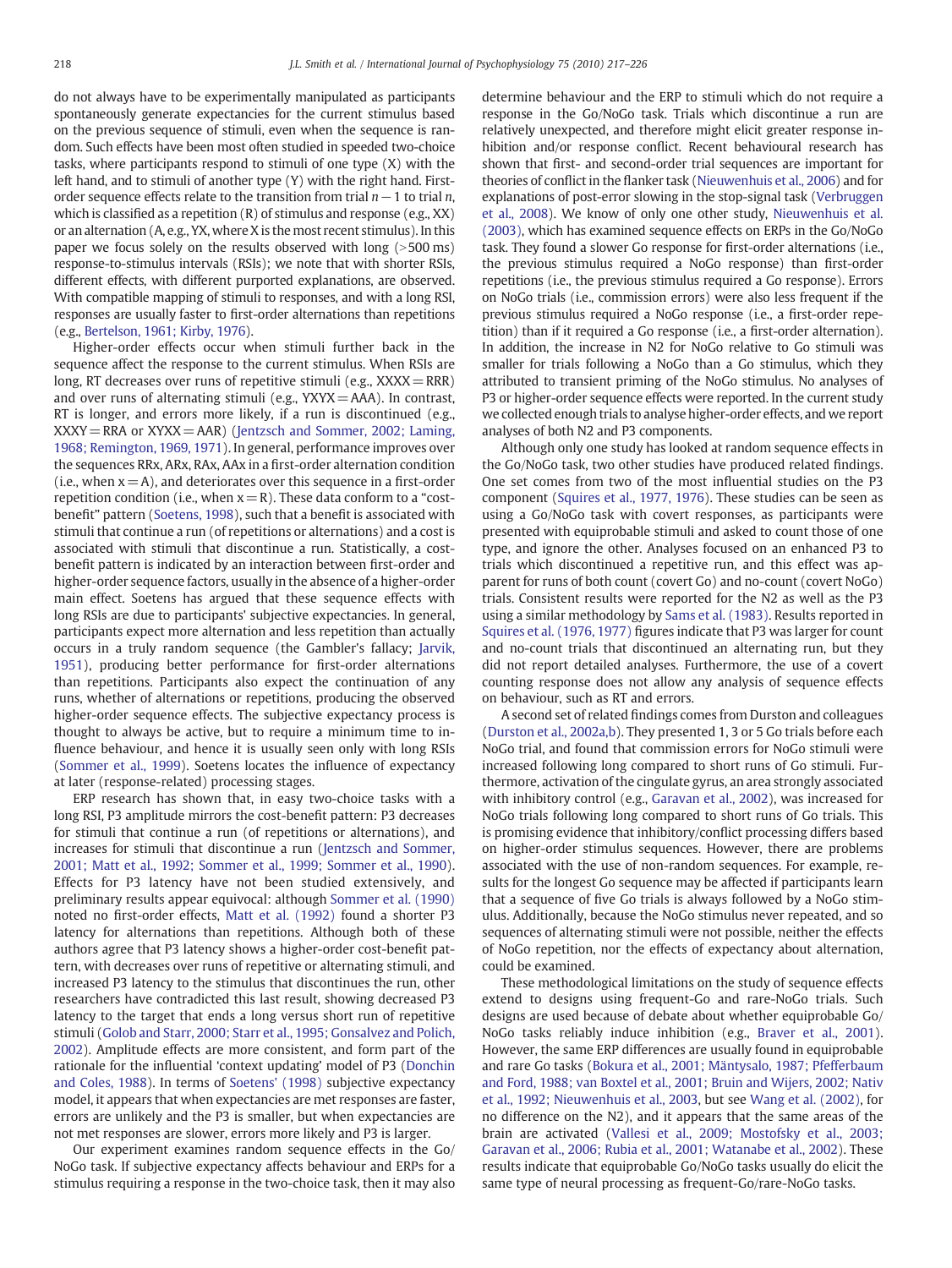In the current study, it was necessary to use an equiprobable design, since the subjective expectancy theory arises from situations where not only each trial type is equiprobable, but also where each higher-order sequence is equiprobable. With globally different trial probabilities it is difficult to make strong predictions about, or accurately measure the effects of, expectancy. If Go stimuli are frequent, long runs of repetitive Go stimuli become very probable, and runs of alternating Go and NoGo stimuli become improbable, as do long runs of repetitive NoGo stimuli. Furthermore, it is unclear what processes are elicited by trials which discontinue a long run of repetitive stimuli (e.g., GGGN sequence) when global probabilities are unequal. An alternation might be unexpected, because participants generally expect runs of repetitions to continue. Conversely, the alternation might be highly expected, since participants must have some (probably implicit) knowledge of the global trial probabilities. Given these difficulties, in the current study, we use a random and equiprobable presentation of Go and NoGo trials.

In summary, the present study reports the first in-depth examination of higher-order sequence effects in an equiprobable and random Go/NoGo task, in conjunction with a two-choice RT task. It represents an improvement on previous studies of sequence effects in the Go/NoGo task by requiring overt button press responses ([Squires](#page-9-0) [et al., 1976, 1977](#page-9-0)), using an equiprobable task [\(Durston et al., 2002a,b](#page-8-0)), and by considering the effects of higher-order as well as first-order sequences ([Nieuwenhuis et al., 2003\)](#page-8-0). The principal aim of the study is to distinguish the inhibitory and conflict interpretations of N2 and P3. If a component reflects response inhibition in the Go/NoGo task, it should be generally larger for NoGo compared to Go trials, as well as being increased for unexpected relative to expected NoGo trials. That is, we expect a cost-benefit pattern similar to that observed in two-choice tasks for NoGo but not for Go trials, since inhibition of an overt response is not required on these trials. However, if a component reflects conflict, it should not be generally larger for NoGo than Go trials, since both types could produce conflict when they are unexpected. Furthermore, a cost-benefit pattern should be displayed for both Go and NoGo stimuli. That is, we should observe increases in the component to any unexpected stimulus (i.e., a stimulus that discontinues a run), whether Go or NoGo.

#### 2. Method

## 2.1. Participants

Participants were 23 adults (17 female) with a mean age of 22.5 years (SD 8.1 years) who participated to fulfil an undergraduate course requirement. Four participants were left-handed. Participants had not consumed caffeine in the two hours prior to testing, and reported no illicit drug use in the 24 h prior to testing, nor more than once a month for the past 6 months. In addition, none had any evidence of seizure-related disorders, vision or hearing problems, or were taking any medication. The research protocol was approved by the Human Research Ethics Committee of the University of Newcastle before data collection began.

#### 2.2. Apparatus and stimuli

All participants completed 4 blocks each of a Go/NoGo and twochoice task. Stimuli were filled circles (2.1 deg of visual angle) presented above a central fixation cross for 200 ms. A mean stimulus onset asynchrony (SOA) of 1.2 s was used (range 1.0 to 1.4 s): twochoice tasks usually use a fixed RSI, but this method is not suitable for the Go/NoGo task in which responses are withheld on 50% of trials. Thus, the two-choice task is included here to confirm that the use of a random ISI, rather than fixed RSI, does not alter the cost-benefit patterns in RT. In the two-choice task, blue circles required a button press response with the right index finger, and yellow circles required

a button press response with the left index finger. In the Go/NoGo task, green circles required a button press response with the index finger and red circles required no response. Participants switched the responding hand for Go trials between blocks, and the hand with which they began was counterbalanced between participants. Trials were presented in a random, equiprobable fashion, with 960 trials for each task. Eleven participants performed the Go/NoGo task first. Participants completed a practice block of 20 trials before the experimental blocks began for each task.

#### 2.3. Procedure

Participants were familiarised with the testing procedure and laboratory before providing informed consent and completing a demographic questionnaire. Once electrodes were fitted, participants were seated in the testing room. Instructions for the task appeared on a computer screen for the participant to read, and understanding was checked verbally. Participants were encouraged to keep as still as possible throughout the task, and speed and accuracy were equally stressed.

#### 2.4. Electrophysiological recording

An electrode cap containing tin electrodes was fitted, with continuous EEG recorded from 26 scalp sites (Fp1, Fpz, Fp2, F7, F3, Fz, F4, F8, FC3, FCz, FC4, T7, C3, Cz, C4, T8, CP3, CPz, CP4, P7, P3, Pz, P4, P8, O1 and O2) of the International 10-20 system. Cap electrodes were referenced to an electrode on the tip of the nose. Vertical EOG was measured with tin cup electrodes placed 1 cm above and below the left eye, and horizontal EOG was measured from electrodes placed 1 cm lateral to the outer canthi. Additional tin cup electrodes were placed on the left and right mastoids. Electrode impedances were below 5 kΩ. The participant was grounded by a cap electrode located midway between Fpz and Fz. Signals were amplified 1000 times with a bandpass between 0.1 and 40 Hz, and sampled at 500 Hz.

#### 2.5. Data analysis

Trials were sorted post-experimentally by the current stimulus type as well as the sequence of the preceding three stimuli, producing eight sequence conditions. The first four trials in each block were excluded from further analysis as their sequence classification was undefined. Trials were scored as an error when there was a response on a NoGo trial (commission error), no response on a Go trial (omission error) or when no response or the wrong response was made on a two-choice trial. Any trial on which more than one response was made was also scored as an error. To avoid problems attending the non-normal distributions of error rates, they were calculated as the number of trials on which any type of error occurred plus 0.5 divided by the total number of trials plus 1 [\(Snodgrass and Corwin, 1988\)](#page-9-0), and subject to an inverse cumulative normal (Z) transform before analysis. Results for individual participants were averaged on the Z scale and standard errors were calculated on the Z scale, then averages and standard error intervals transformed back to the error rate scale for display. Mean RT for each participant was calculated using trials that a) were not scored as an error and did not occur after a trial that was scored as an error and b) had a RT greater than 100 ms. The latter condition was imposed to avoid anticipations and late responses from the previous trial. Such responses were observed, on average, for 0.32% of two-choice trials and 0.12% of Go trials. On average, the last trial was an error for 12.6% of two-choice trials and 3.7% of Go/NoGo trials. In combination, these exclusions resulted, on average, in mean correct RT being based on 77% of two-choice trials and 92.7% of Go/ NoGo trials.

The EEG was re-referenced to linked mastoids and corrected for eye movements using Neuroscan's in-built procedure [\(Semlitsch et al.,](#page-9-0)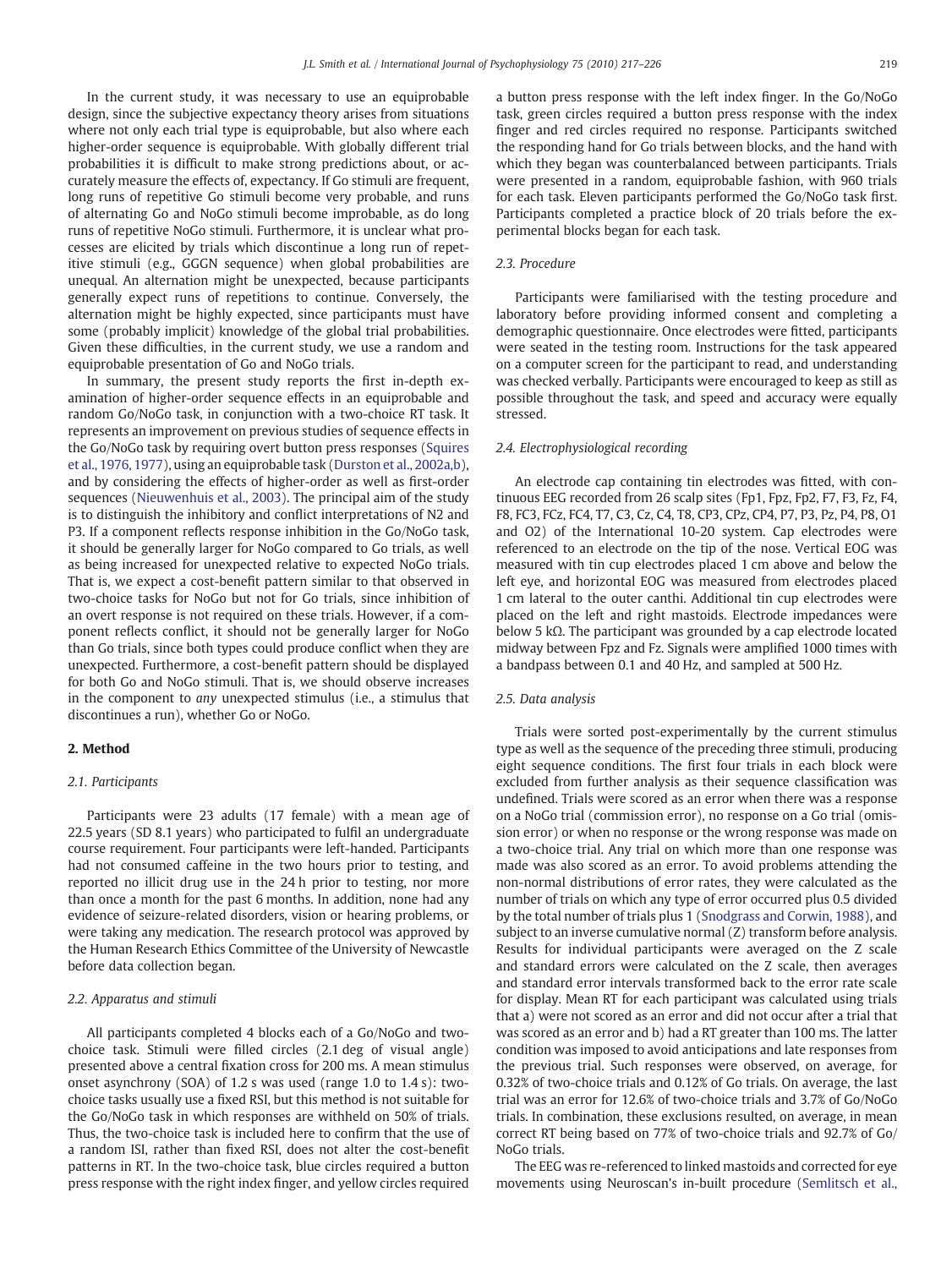[1986\)](#page-9-0). The continuous EEG was filtered with a bandpass from 0.5 Hz (down 12 dB/oct) to 15 Hz (down 12 dB/oct, zero phase shift). The ERP epoch began 100 ms before and ended 900 ms after stimulus presentation. Epochs were baselined to pre-stimulus activity, and trials with amplitudes exceeding  $\pm$  100  $\mu$ V in any scalp channel were rejected, as were error and post-error trials. The mean number of trials accepted for each average ranged between 48 and 96 over conditions. Peaks were detected within a specified latency range at a specified site (220–320 ms at Fz for N2, 310–410 ms at Fz for frontal (NoGo) P3a, and 280–380 ms at Pz for parietal P3b), and then amplitude measurements were taken at the same latency for all other sites for creation of topographic maps ([Picton et al., 2000](#page-8-0)).

## 2.6. Statistical analysis

Mean RT for correct responses was subjected to a repeatedmeasures ANOVA with the factors Task type (Go/Two-choice) $\times$ Firstorder sequence (repetition: R vs. alternation: A) $\times$ Higher-order sequence. The higher-order sequence factor had levels in the order: RRx, ARx, RAx, AAx, where the most recent transition is listed last, and x is a placeholder for the first-order transition. Polynomial contrasts were applied to the higher-order factor as, for the long RSIs used here, error rates and mean RT in two-choice tasks have been found to be an approximately linear function of this order (e.g., [Jentzsch and Sommer,](#page-8-0) [2002\)](#page-8-0). In particular, in the first-order sequence repetition condition error rates and mean RT have been found to increase linearly from RRR to AAR, whereas in the first-order alternation condition they decreased linearly from RRA to AAA. Hence, the cost-benefit pattern causes a strong interaction between first- and higher-order factors, and the linear contrast should explain most of the variance accounted for by the higher-order factor. We report the percentage of variance accounted for by the linear contrast as calculated by dividing the sum of squares for the linear contrast by the total sum of squares for the effect. Normalised error data were subjected to an analogous repeated measures ANOVA except that the Task type factor was replaced with a Response type (Go/NoGo/Two-choice) factor. Planned contrasts on the Response type factor separately compared Go with NoGo and Go with two-choice trials; the former comparison examines processes related to response execution and inhibition, while the latter compares response execution between the two tasks.

For the N2, frontal P3a and parietal P3b components, analyses of peak amplitude were restricted to the sites Fz (N2 and frontal P3a) and Pz (parietal P3b), although information at other scalp sites is represented in topographic maps. N2, P3a and P3b amplitude and latency measures were subjected to a repeated measures ANOVA with the factors Response type $\times$ First-order sequence $\times$ Higher-order sequence. As we used planned single degree of freedom contrasts, and there were no more contrasts than the degrees of freedom for any effect (in both behavioural and ERP analyses), no Bonferroni-type adjustments to alpha were necessary ([Tabachnick and Fidell, 1996](#page-9-0)). All tests have (1, 22) degrees of freedom unless reported otherwise. Such single degree of freedom contrasts preclude the problems of nonsphericity often encountered with repeated-measures analyses, thus avoiding the need for their control using Greenhouse–Geisser type epsilon adjustments ([O'Brien and Kaiser, 1985](#page-8-0)).

## 3. Results

#### 3.1. Behavioural performance

Fig. 1 (top) displays the mean RT over trial sequences for correct responses to Go and two-choice stimuli. Performance is plotted as a function of trial sequence, with first-order repetition results presented on the left and first-order alternation results on the right. The cost-benefit pattern is evident as an increasing line on the left for the first-order repetition condition and a decreasing line on the right for



Fig. 1. Sequence effects on reaction time (top) and error rates (bottom) for the Go/NoGo and two-choice tasks. Error bars represent the within-subject standard error of the mean (SEM; [Loftus and Masson, 1994\)](#page-8-0). For trial sequences, the most recent transition is listed last.

the first-order alternation condition. Importantly, the cost-benefit pattern was obtained not only in the two-choice data but also in the Go condition, as evidenced by a highly significant first-order  $\times$  higherorder (linear) interaction ( $F= 154.1$ ,  $p<0.001$ , partial  $\eta^2=.875$ ) and a negligible interaction of this effect with Go vs. two-choice responses  $(F<1$ , partial  $\eta^2 = .009$ ). The linear contrast on higher-order sequence explained 95.8% of variance in the interaction between first-order and higher-order factors. RT increased over higher-order sequences (a cost-only effect), with a linear trend accounting for 74.0% of the variance of the higher-order factor (calculated as the sum of squares for the linear contrast as a percentage of the sum of squares for the main effect;  $F = 17.0$ ,  $p < .001$ , partial  $\eta^2 = .436$ ). This is equivalent to saying that the magnitude of the positive slope of the higher-order sequence effect for first-order repetitions was greater than the magnitude of the negative slope for first-order alternations. There was also a significant first-order main effect, such that repetitions were faster than alternations ( $F = 23.7$ ,  $p< .001$ , partial  $\eta^2 = .518$ ) and responses were significantly faster to Go than two-choice stimuli  $(F= 33.1,$ p<.001, partial  $\eta^2$  = .601), but these effects did not interact (F<1, partial  $\eta^2$  = .001).

Fig. 1 (bottom) shows the error rates for two-choice, Go and NoGo trials. Note that, to aid interpretation, group means and standard errors on the Z scale were inverse-transformed back to percentages before plotting. Sequence effects on error rates were strikingly different for the three response types, as reflected in the highly significant threeway interaction (omnibus ANOVA F  $(6,132)=13.9$ , p<.001, partial  $\eta^2$  = .388). To explore this effect we performed separate two-way (firstorder $\times$ higher-order) ANOVAs for each response type.

Errors for the two-choice responses showed the same cost-benefit pattern as mean RT: the first-order $\times$ linear higher-order interaction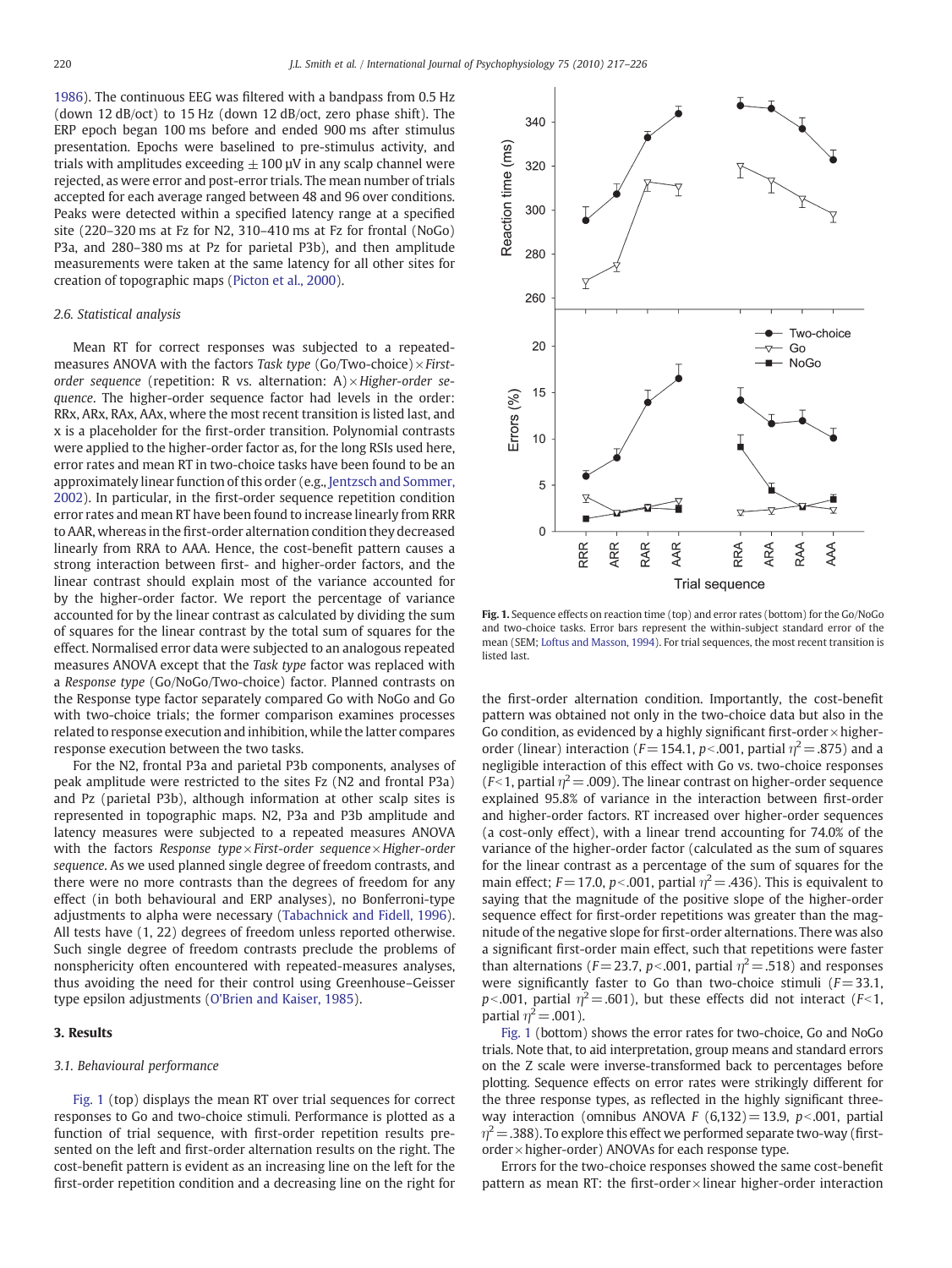was strongly significant ( $F= 70.9$ ,  $p< .001$ , partial  $\eta^2 = .763$ ) with the linear contrast on the higher-order factor accounting for 99.4% of variance in the overall interaction. A first-order main effect was apparent ( $F = 4.6$ ,  $p = .042$ , partial  $\eta^2 = .174$ ), such that slightly more errors were made for first-order alternations than repetitions. The linear trend accounted for 84.0% of the variance in the higher-order factor ( $F = 20.6$ ,  $p < .001$ , partial  $\eta^2 = .483$ ), such that errors increased from runs of repetitions to runs of alternations, regardless of the firstorder transition.

Omission errors to Go stimuli were rare overall (∼3%) and did not show a cost-benefit pattern because there was almost no effect of trial sequence; neither the first-order effect, nor higher-order linear contrast, nor the interaction with first-order sequence reached significance (first-order main effect:  $F = 3.6$ ,  $p = .070$ , partial  $\eta^2 = .141$ ; higher-order main effect:  $F<1$ , partial  $\eta^2 = .020$ ; interaction  $F = 1.2$ ,  $p = 0.276$ , partial  $\eta^2 = 0.054$ ). NoGo (commission) errors in the firstorder alternation condition showed a strong cost-benefit pattern, whereas there was almost no effect of higher-order sequence on commission errors in the first-order repetition condition, as evidenced by a significant first-order $\times$ linear higher-order interaction effect  $(F= 43.2, p< .001,$  partial  $\eta^2 = .677$ ). A first-order main effect also reached significance, such that errors were more likely for first-order alternations ( $F = 19.6$ ,  $p< .001$ , partial  $\eta^2 = .471$ ), and the higherorder main effect was also significant, with errors decreasing from runs of repetitions to runs of alternations ( $F=$  5.7,  $p=$  .026, partial  $\eta^2 = .207$ ).

#### 3.2. Event-related potentials

The grand mean ERPs for all conditions are plotted in Fig. 2. The N2 component appears frontally maximal and peaks around 260 ms. It appears to show consistent effects of trial sequence for all stimulus types, with increasing amplitude over higher-order sequences for first-order repetitions, and decreasing amplitude over higher-order sequences for first-order alternations, consistent with a cost-benefit pattern. Our decision to analyse separate P3a and P3b components appears justified by the differential pattern at frontal and parietal sites: All stimulus types show some evidence of a cost-benefit effect at Pz, while these effects appear missing for Go trials at Fz.

Results for the first and last levels of the higher-order sequence factor are replotted in [Fig. 3](#page-5-0) to make direct comparison of sequence effects among response types easier. In this figure, the greater N2 for NoGo than Go trials is apparent at Fz for first-order repetition sequences, but this effect reverses for first-order alternations. A frontal increase for NoGo relative to Go P3, as has also been reported previously, was only observed for the most difficult first-order alternation (RRA) sequence, with a smaller effect for the AAA sequence, and a reversal of the effect for first-order repetition sequences. Statistical analysis of N2, P3a and P3b peak amplitude and latency, reported next, confirm these observations.

N2 peak amplitude (see [Fig. 4](#page-5-0) for plots of peak amplitude at midline sites) showed a highly significant first-order by linear higherorder sequence interaction ( $F= 16.5$ ,  $p=.001$ , partial  $\eta^2=.428$ ), such



Fig. 2. Grand mean ERPs to two-choice, Go and NoGo stimuli at three midline sites. Amplitude in microvolts and time in ms marked at top left. Colours denote different higher-order sequences, from red denoting a run of repetitions to purple denoting a run of alternations. Within the set of waveforms for each trial type, first-order (FO) repetitions are shown on the left, and FO alternations shown on the right. Thus, the cost-benefit effect is shown with increasing P3 from red to purple for FO repetitions, and decreasing P3 from red to purple for FO alternations.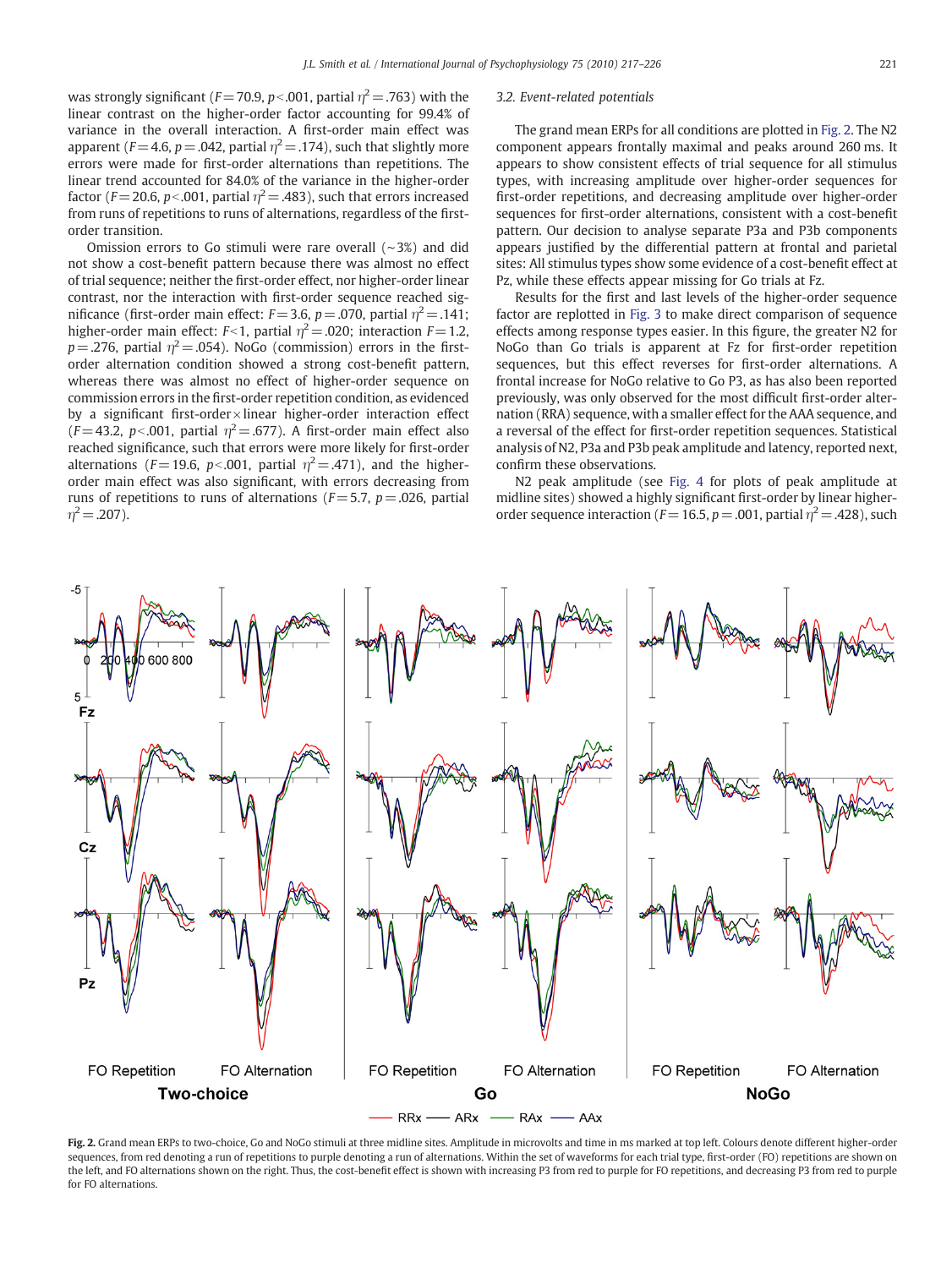<span id="page-5-0"></span>

Fig. 3. Grand mean ERPs to two-choice, Go and NoGo trials for three midline sites, for first-order repetitions which continue or discontinue a run (RRR and AAR, respectively), and first-order alternations which continue or discontinue a run (AAA and RRA, respectively). Amplitude in microvolts and time in ms marked at Fz, top left.

that, for first-order repetitions, N2 increased over higher-order sequences from runs of repetitions to runs of alternations, and decreased over these sequences for first-order alternations. That is, a cost-benefit pattern was observed, where N2 amplitude increased with cost and decreased with benefit. Neither the first-order nor higher-order linear main effects reached significance (both  $p$  > .123).

The response type contrast comparing Go vs. NoGo indicated NoGo N2 was not significantly increased overall  $(F<1)$ . Neither the interactions with first-order or higher-order sequences were significant

(first-order:  $F=2.4$ ,  $p=.134$ , partial  $\eta^2=.099$ ; higher-order:  $F=3.8$ ,  $p = .063$ , partial  $\eta^2 = .148$ ). The Go vs. NoGo × first-order × higher-order interaction also did not reach significance ( $F<1$ , partial  $\eta^2$  = .027). Thus, Go and NoGo trials produced a similar increase in N2 over higher-order sequences for first-order repetitions, and a decrease over these sequences for first-order alternations. That is, there was no difference between Go and NoGo trials in the observed cost-benefit pattern for N2 amplitude.

For the Go vs. two-choice contrast, the main effect of response type was not significant (F<1, partial  $\eta^2$  = .004). There were no significant



Fig. 4. Sequence effects on N2 (left) and P3 (right) peak amplitude at three midline sites (top three) and peak latency (bottom), for Go, NoGo and two-choice trials. Error bars represent the standard error of the mean (SEM). For trial sequences, the most recent transition is listed last.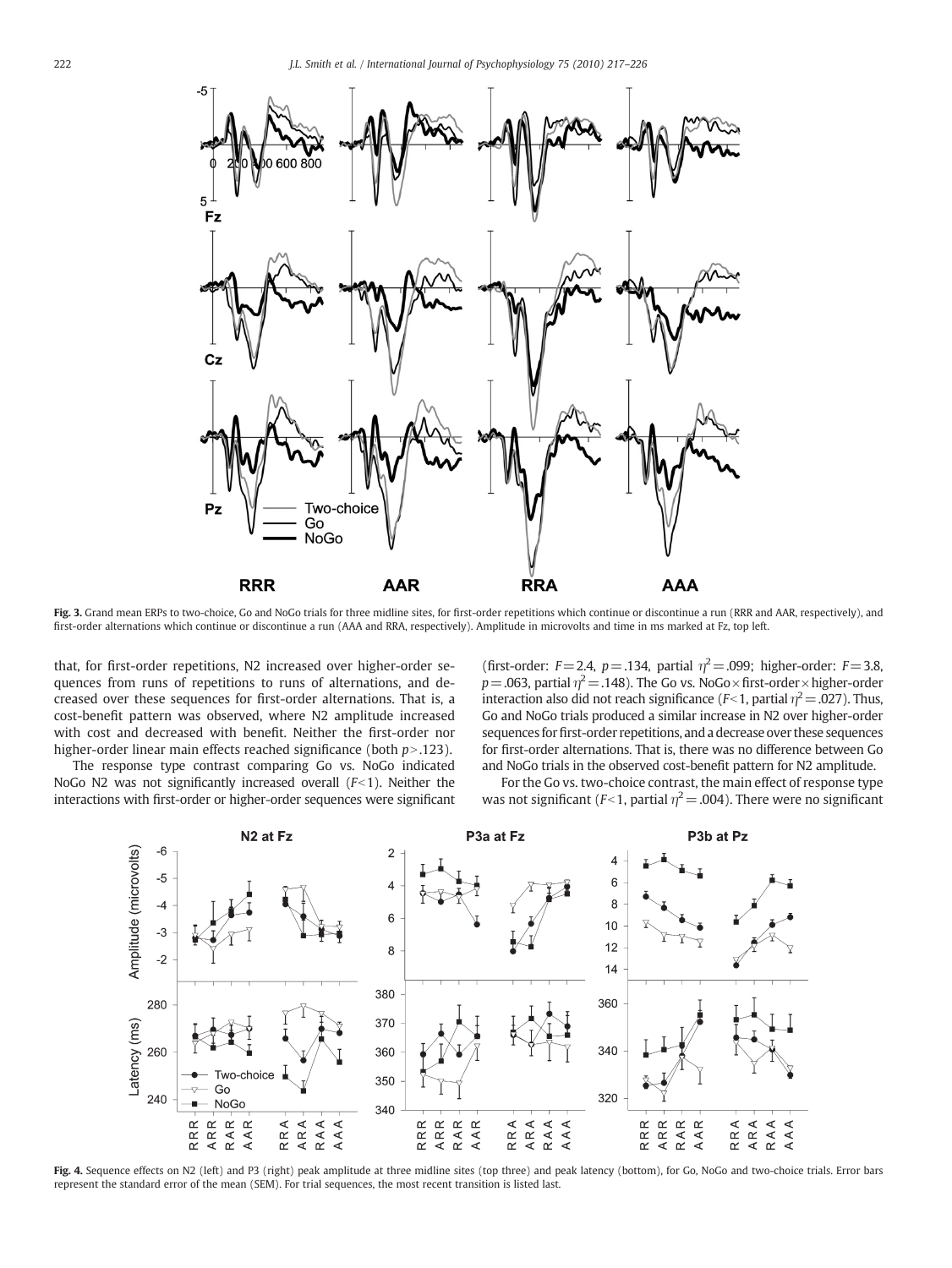interactions with first-order or higher-order sequences (first-order:  $F= 1.7$ ,  $p=.208$ , partial  $\eta^2=.071$ ; higher-order;  $F= 1.7$ ,  $p=.210$ , partial  $\eta^2$  = .070). There was also no significant difference in the firstorder  $\times$  higher-order interaction between response types ( $F$ <1, partial  $\eta^2$  = .003). That is, there was no difference in the cost-benefit pattern observed for Go and two-choice trials for N2 amplitude.

N2 latency, averaged across response types, did not display the cost-benefit pattern: neither the first-order or higher-order main effects, nor the first-order by higher-order interaction approached significance. N2 latency was shorter for NoGo than Go trials ( $F= 15.9$ ,  $p = .001$ , partial  $\eta^2 = .419$ ), and this effect was larger for first-order alternations than first-order repetitions ( $F= 15.1$ ,  $p=.001$ , partial  $\eta^2$  = .406). The interaction between the Go vs. NoGo type and the linear contrast on the higher-order sequence factor was not significant  $(F<1$ , partial  $\eta^2 = .008$ ). There was a significant three-way interaction  $(F= 5.9, p=.023$ , partial  $\eta^2=.213$ ), such that for Go trials, there is a weak cost-benefit pattern, producing slightly increased N2 latency over higher-order sequences for first-order repetitions, and slightly decreased latency over those sequences for first-order alternations. On the other hand, NoGo N2 latency appears to show the opposite pattern, with a decrease over higher-order sequences for first-order repetitions, and an increase for first-order alternations. That is, Go N2 latency is slightly increased for unexpected stimuli, while NoGo N2 occurs earlier for unexpected stimuli. There were no significant main effects or interactions involving comparisons of Go and two-choice trial types (all  $p > .067$ ). Thus, N2 peak latency showed some effects of trial sequence and type, and where effects conformed to a cost-benefit pattern, these were in opposite directions for Go and NoGo stimuli.

P3a amplitude showed the same overall cost-benefit pattern as N2 amplitude, as evidenced by a highly significant first-order $\times$ linear higher-order interaction ( $F= 31.1$ ,  $p< .001$ , partial  $\eta^2 = .585$ ). That is, P3a increased over higher-order sequences for first-order repetitions, and decreased over higher-order sequences for first-order alternations. First-order alternations produced a larger P3a than first-order repetitions ( $F= 8.1$ ,  $p=.010$ , partial  $\eta^2=.268$ ), and P3a also decreased from runs of repetitions to runs of alternations ( $F= 10.16$ ,  $p = .004$ , partial  $\eta^2 = .325$ ). P3a was not globally significantly different for Go than NoGo trials ( $F = 1.4$ ,  $p = .241$ , partial  $\eta^2 = .062$ ), however, for first-order repetitions, P3a was larger for Go than NoGo trials, while the typical  $NoGo > Go$  effect was observed for first-order alternations (F = 11.2, p = .003, partial  $\eta^2$  = .338). This effect appeared mostly driven by the increased NoGo P3a to RRA and ARA sequences. P3a amplitude was significantly increased for two-choice compared to Go trials ( $F = 5.7$ ,  $p = .026$  partial  $\eta^2 = .205$ ). However, in contrast to N2 amplitude and RT, but like error rates, the cost-benefit pattern for P3a amplitude varied across response types. This was mainly due to the same insensitivity to higher-order sequence effects for all Go trials and for first-order repetition NoGo trials as was observed for errors. In particular, the cost-benefit pattern in P3a amplitude was much stronger for two-choice than Go trials ( $F= 18.0$ ,  $p< .001$ , partial  $\eta^2$  = .450) and somewhat stronger for NoGo than Go trials (F = 4.9,  $p = .038$ , partial  $\eta^2 = .182$ ).

P3a latency did not display a cost-benefit pattern, with no significant interaction between first-order and higher-order factors  $(F=2.2, p=.157$ , partial  $\eta^2=.089$ ). There was a first-order main effect, with an earlier P3a peak for first-order repetitions than alternations  $(F=16.9, p<.001,$  partial  $\eta^2=.434$ ). Go P3a latency was also earlier than two-choice latency ( $F=7.0$ ,  $p=.014$ , partial  $\eta^2=.243$ ), with no other main effects or interactions approaching significant (all  $p$  > .166).

P3b amplitude showed a strong cost-benefit effect, signified by a highly significant first-order by higher-order interaction ( $F= 69.6$ ,  $p<$ .001, partial  $\eta^2$  = .760). The first-order main effect was also significant, with increased P3b for first-order alternations compared to repetitions ( $F = 36.8$ ,  $p < .001$ , partial  $\eta^2 = .626$ ). P3b slightly but significantly decreased over higher-order sequences, regardless of the first-order effect ( $F = 5.7$ ,  $p = .026$ , partial  $\eta^2 = .207$ ). For Go vs. NoGo comparisons, a number of effects were significant: P3b was significantly larger for Go than NoGo trials ( $F=$  57.3, p<.001, partial  $\eta^2=$ .723), and this effect was larger for first-order repetitions than alternations ( $F = 5.1$ ,  $p = .034$ , partial  $\eta^2 = .189$ ). Go P3b did not change substantially over higher-order sequences, while NoGo P3b showed a clear decrease ( $F= 5.0, p=.036$ , partial  $\eta^2=.185$ ). However, the three-way interaction did not reach significance ( $F = 2.0$ ,  $p = .168$ , partial  $\eta^2$  = .085), indicating that the cost-benefit pattern was not significantly different between Go and NoGo trials for P3b.

For comparisons of Go and two-choice P3b, there was a significant type main effect, with larger P3b for Go than two-choice trials ( $F= 5.7$ ,  $p = .026$ , partial  $\eta^2 = .206$ ). This effect was stronger for first-order alternations than repetitions ( $F = 5.4$ ,  $p = .030$ , partial  $\eta^2 = .196$ ). Lastly, there was a significant three-way interaction, indicating a much stronger cost-benefit effect in the two-choice than Go trials  $(F= 20.0, p< .001,$  partial  $\eta^2 = .476$ ).

P3b latency displayed a strong cost-benefit pattern, with shorter latencies for trials that continued a run, and longer latencies for trials that discontinued a run ( $F=30.3$ ,  $p<0.01$ , partial  $\eta^2=.580$ ). P3 latency was also slightly but significantly shorter for first-order repetitions than first-order alternations ( $F=6.4$ ,  $p=.019$ , partial  $\eta^2=.227$ ). P3b was also significantly earlier for Go than NoGo trials ( $F=7.1$ ,  $p=.014$ , partial  $\eta^2$  = .243). No other effects on P3b latency were significant. Hence, a clear cost-benefit pattern was evident for all response types in P3b latency.

#### 4. Discussion

There is currently a debate concerning whether increased N2 and P3 components observed for NoGo relative to Go trials reflect response inhibition (e.g., [Kok et al., 2004](#page-8-0)), or the more general process of conflict (e.g., [Smith et al., 2007\)](#page-9-0). We examined expectancy effects in random sequences of trials to compare the inhibition and conflict accounts of the Go/NoGo task. We hypothesised that if an ERP component reflects inhibition it should show expectancy effects only for NoGo trials. In contrast, we hypothesised that if a component reflects conflict it should be increased for any unexpected stimulus, whether Go or NoGo, and so should display a cost-benefit pattern for both trial types. As expectancy effects caused by random trial sequences have mainly been examined in two-choice tasks in the past, we also ran a two-choice condition. The two-choice condition provided benchmark behavioural results against which to compare corresponding results from the Go/NoGo task. We also examined N2 and P3 components in the two-choice task, both because sequence effects on N2 in two-choice tasks have received little attention in the past, and in order to compare them with corresponding components in the Go/NoGo task.

Our two-choice reaction time and error results replicated previous findings, showing the expected cost-benefit pattern (e.g., [Jentzsch](#page-8-0) [and Sommer, 2002; Laming, 1968; Remington, 1969, 1971\)](#page-8-0). Although some anomalies in the RT effects for the two-choice task were apparent (a first-order repetition effect, and asymmetries in the slopes for higher-order sequences), these were likely due to the unfamiliar colour to choice response mapping used for two-choice stimuli in this task [\(Jentzsch and Sommer, 2002; Nieuwenhuis et al., 2003\)](#page-8-0). Most importantly, however, the cost-benefit pattern was also clearly observed for Go response times, suggesting that similar subjective expectancies are generated in the two tasks.

However, the same cannot be said for choice and Go/NoGo error results. There were no sequence effects whatsoever on Go (omission) errors, nor on NoGo errors when the most recent trial was a repetition. The lack of any expectancy effects on errors for Go trials suggests that at least some of the corresponding RT effect was due to participants avoiding omission errors by making late responses to discontinued runs. For NoGo trials participants had trouble avoiding commission errors when a sequence dominated by repeated Go trials ended in an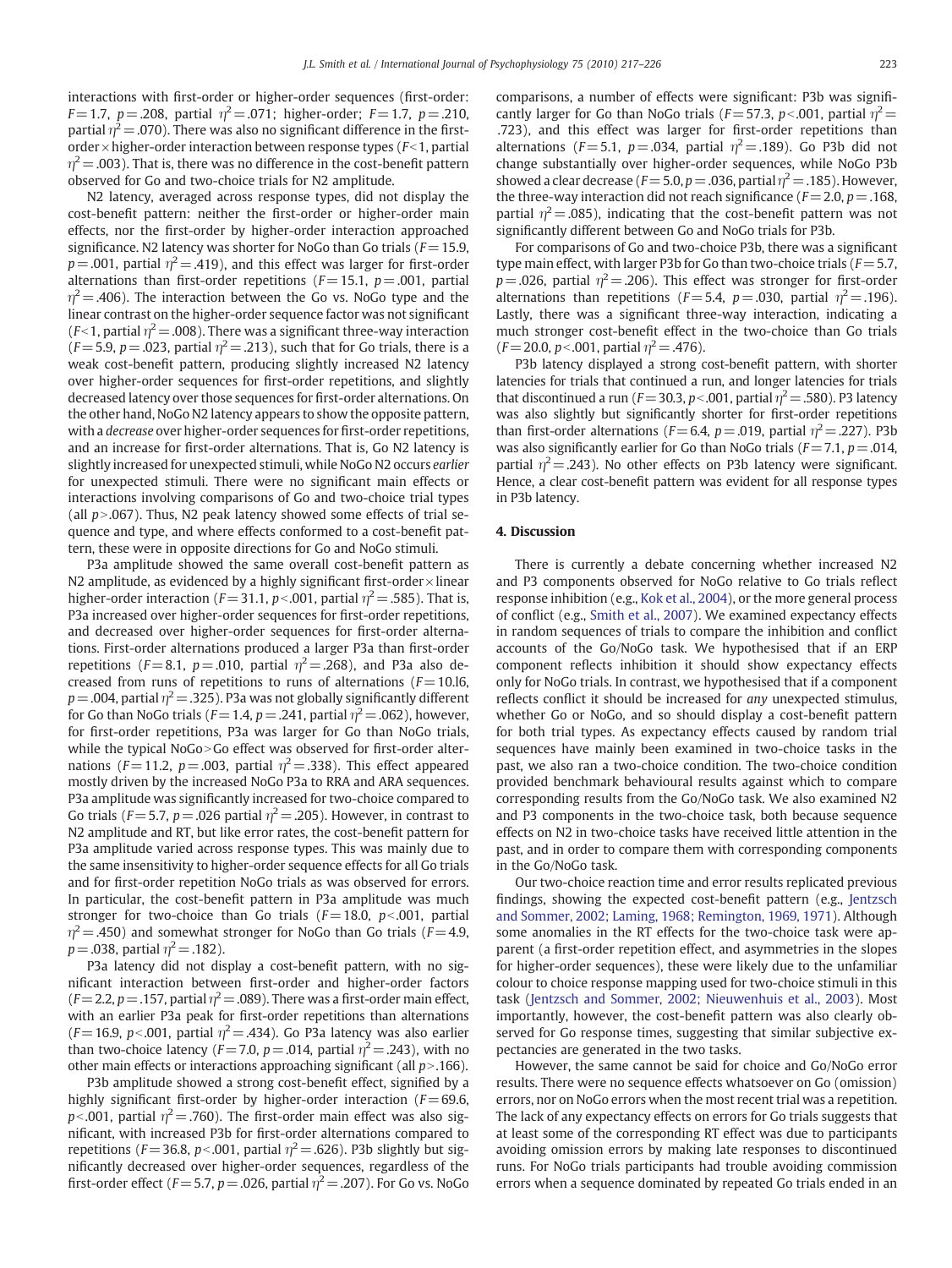alternation (e.g., RRA). However, when a sequence dominated by alternating Go and NoGo trials ended in a pair of repeated NoGo trials (e.g., AAR) commission errors were not increased. In fact, like omission errors, the commission error rate was unaffected by higher-order sequences for first-order repetitions. Although these effects do not mirror the cost-benefit pattern observed for two-choice trials, the results are compatible with [Nieuwenhuis et al.'s \(2003\)](#page-8-0) finding of a first-order effect for commission errors. In that study, participants made fewer errors to NoGo trials following another NoGo, compared to errors on NoGo trials which followed a Go. That is, commission errors were reduced for first-order repetitions relative to alternations. Taken together, these results suggest that inhibition of a response on NoGo trials is much easier if a response has been recently inhibited.

We found that the N2 NoGo > Go effect was not reliable across trial sequences. When observed, this effect is sometimes interpreted as evidence of inhibitory processing (e.g., [Gemba and Sasaki, 1989; Jodo](#page-8-0) [and Kayama, 1992; Kok, 1986; Nativ et al., 1992\)](#page-8-0). However, later researchers posited that the increase in N2 instead reflects conflict between competing Go and NoGo decisions (e.g., [Bruin et al., 2001;](#page-8-0) [Nieuwenhuis et al., 2003; Smith et al., 2007](#page-8-0)).

Our analyses of higher-order sequence effects assist in distinguishing the conflict and inhibition interpretations of N2, since different predictions are made by the two interpretations. The response inhibition theory predicts that inhibition will be more difficult to unexpected than expected NoGo stimuli, producing a cost-benefit pattern for NoGo trials only. However, we found that the cost-benefit patterns displayed by the N2 component did not differ between Go and NoGo trials. This provides strong support for the conflict interpretation of N2, as N2 was increased for any unexpected stimulus, whether it required response activation or inhibition. Consequently, a reconsideration of the inhibition theory of N2 is warranted.

It is also noteworthy that we did not find a significant difference between the cost-benefit patterns for the N2 for Go and two-choice trials. The N2 has not been extensively examined in the two-choice task, although visual inspection of figures in [Jentzsch and Sommer \(2001\)](#page-8-0) [and Sommer et al. \(1990, 1999\)](#page-8-0) reveals that N2 appears larger for trials which discontinue rather than trials that continue a run, consistent with the results of the present study. If it is accepted that the Go/NoGo N2 cost-benefit pattern represents conflict, then this interpretation could be extended to the N2 results for the two-choice task. Indeed, Jentzsch and colleagues have recently argued that response conflict is the cause of the higher-order sequence effects in two-choice tasks using both short and long RSIs ([Jentzsch and Leuthold, 2005; Dudschig and](#page-8-0) [Jentzsch, 2008\)](#page-8-0).

Broadly similar effects were found for the P3a and P3b components. First-order alternations elicited larger amplitudes than firstorder repetitions, and the typical cost-benefit pattern was observed in the two-choice task, confirming the robust status of these findings (e.g., [Gonsalvez, et al., 1995; Jentzsch and Sommer, 2001; Johnson and](#page-8-0) [Donchin, 1980; Matt et al., 1992; Sommer et al., 1990, 1999; Squires](#page-8-0) [et al., 1976](#page-8-0)). The typical increase for NoGo compared to Go P3a was not apparent in this study, although the NoGo P3a was increased for first-order alternation sequences, especially those where inhibition/ conflict would be highest (RRA and ARA sequences). This effect was not apparent in P3b, with Go P3b always larger than NoGo P3b. For both P3a and P3b, effects of higher-order sequence for first-order alternations were strong for NoGo trials, and slightly weaker but nonetheless apparent for Go trials, suggesting that conflict rather than response inhibition drove the increased P3 to unexpected trials.

However, for first-order repetitions, neither Go nor NoGo trials were affected by the higher-order trial sequence. The latter result is contrary to both inhibition and conflict hypotheses, but this may be explained by comparison with the behavioural findings. Commission errors to NoGo trials also showed higher-order effects for first-order alternations, yet were unaffected by higher-order sequences for firstorder repetitions. This was interpreted as a reduction in the difficulty of withholding a response when a response had been withheld on the previous trial. The indifference of the Go and NoGo P3a and P3b to higher-order sequences for first-order repetitions may thus confirm that conflict is reduced by transient priming of that response from the previous trial. It is unclear, however, why a different effect is observed for the two-choice P3b, since we have argued that this also may elicit conflict.

On a more global level, it is interesting to note the similarity between N2 and RT results, and between P3a/b and error results. For both P3 components and errors, a) a cost-benefit pattern was displayed for twochoice responses, b) relative insensitivity to sequence effects was demonstrated for Go trials, and c) for NoGo trials, we observed insensitivity to higher-order sequences for first-order repetitions, but the expected change over higher-order sequences for first-order alternations. In contrast, for both Go and two-choice N2 and RT, a cost-benefit pattern was displayed, with almost no difference between trial types. Thus, the amplitude results for the two-choice task always showed the expected cost-benefit pattern, but the relationships of most interest occurred for Go and NoGo trials, and for these effects we have no reference in previous research. Therefore, the effects require replication and further experimentation to determine the cause of these unexpected relationships.

In the design of the current study, two stimuli were mapped to two responses for each task (green and red for the Go/NoGo task, and yellow/blue for the two-choice task). This limits our ability to localise the conflict as stimulus-related or response-related, since every repetition is a repeat of both stimulus and response (and likewise for alternations). However, recent research [\(Dudschig and Jentzsch,](#page-8-0) [2008; Jentzsch and Leuthold, 2005; Soetens, 1998\)](#page-8-0) has mapped four stimuli to two (left/right) responses, allowing for repetition of both stimulus and response (so-called 'identical' trials), a change of stimulus with a repetition of response ('equivalent' trials), and a change of both stimulus and response ('different' trials). Slowing of responses on both equivalent and different relative to identical trials indicates stimulus-related conflict, while response slowing for different trials only represents response-related conflict. These studies have consistently shown that the locus of subjective expectancy is decision/response-related, both using reaction time and measures of the lateralised readiness potential (LRP). Thus, it may be valuable in future research to make use of this paradigm to disentangle the stimulus- and response-related aspects of conflict in the Go/NoGo task.

It should be noted that interpretations of the data other than in terms of conflict are possible. For example, the N2 results could also be explained as a mismatch-negativity (MMN)-like component (see also [Folstein and van Petten, 2008\)](#page-8-0). The regularity-violation hypothesis of MMN [\(Winkler, 2007](#page-9-0)) holds that an MMN is elicited to any stimulus that violates a regular sequence of stimuli. That is, MMN is elicited not only in the oddball paradigm in which a globally rare deviant stimulus interrupts a train of globally frequent standard stimuli (in the terminology of random sequence methodologies, RRA), but also in an equiprobable, regularly alternating series interrupted with a stimulus repetition (AAR; [Horváth et al., 2001\)](#page-8-0). However, to our knowledge, MMN has never been studied with the equiprobable random design used in the current study. In such designs, repetitions are just as likely as alternations, and all sequences of repetitions and alternations are equally likely, and thus the development of a memory trace for an expected stimulus or pattern may not be strong for any of the sequences. Thus, it is possible in principle that an MMN-like component may explain the N2 results reported here; however, much further work remains to be done to confirm this possibility.

An orienting interpretation of the results is also possible. The P3/ late positive complex has recently been put forward as an ERP correlate of the orienting response [\(Rushby et al., 2005;](#page-9-0) see also [Barry](#page-8-0) [and Rushby \(2006\)](#page-8-0), for an orienting-response perspective on the NoGo P3 in particular) and the relatively small P3 to RRR sequences could be evidence of habituation. Likewise, the larger P3 to RRA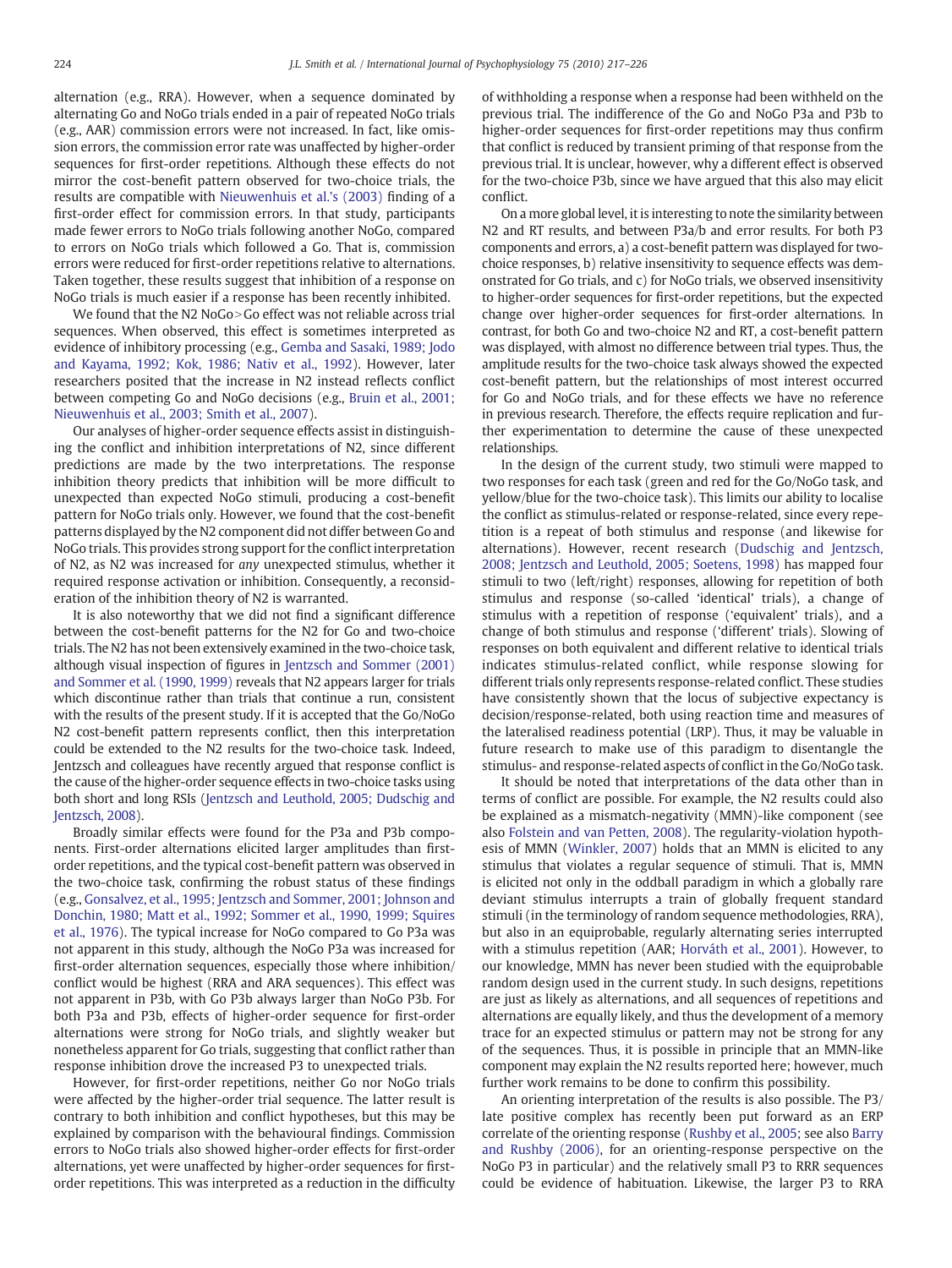<span id="page-8-0"></span>sequences could be interpreted as orienting to a change stimulus. However, orienting experiments do not make clear predictions about habituation to a regularly alternating series, and thus whether orienting would occur to an AAR sequence, since almost all studies use repetitive stimulation followed by a change stimulus. Thus, it is possible that the P3 results in our study (and many others using twochoice tasks) could be explained by orienting, if further work supports the notion of habituation to regularly alternating sequences, and response recovery to discontinued alternation sequences.

In summary, our work confirms that similar subjective expectancies are established in the Go/NoGo task as in the two-choice RT task. The N2 was increased for any unexpected stimulus, whether Go, NoGo or two-choice, supporting a conflict interpretation of the N2. The P3 displayed the usual cost-benefit pattern for the two-choice task, and was increased for both Go and NoGo stimuli that discontinued a repetitive run, also supporting a conflict account of P3. However, the P3 and error results suggest that conflict is reduced if the response has been recently performed. Thus, a conflict interpretation is supported for both N2 and P3 in the Go/NoGo task, yet they are affected in different ways by different stimulus sequences. This work confirms previous findings relating conflict to these components, but presents a new methodological approach. The study of sequence effects allows the examination of expectancy, free from the problems associated with globally infrequent NoGo stimuli, or the confounding overlap of ERPs in tasks with cue–target structures.

#### Acknowledgements

We wish to thank Mr Gavin Cooper for writing the stimulus presentation programs.

#### References

- Band, G.P.H., Ridderinkhof, K.R., van der Molen, M.W., 2003. Speed-accuracy modulation in case of conflict: the roles of activation and inhibition. Psychological Research 67, 266–279.
- Barry, R.J., Rushby, J.A., 2006. An orienting reflex perspective on anteriorisation of the P3 of the event-related potential. Experimental Brain Research 173, 539–545.
- Bekker, E.M., Kenemans, J.L., Verbaten, M.N., 2004. Electrophysiological correlates of attention, inhibition, sensitivity and bias in a continuous performance task. Clinical Neurophysiology 115, 2001–2013.
- Bekker, E.M., Kenemans, J.L., Koeksma, M.R., Talsma, D., Verbaten, M.N., 2005. The pure electrophysiology of stopping. International Journal of Psychophysiology 55, 191–198.
- Bertelson, P., 1961. Sequential redundancy and speed in a serial two-choice responding task. Quarterly Journal of Experimental Psychology 13, 90–102.
- Bokura, K., Yamaguchi, S., Kobayashi, S., 2001. Electrophysiological correlates for response inhibition in a Go/NoGo task. Clinical Neurophysiology 112, 2224–2232.
- Braver, T.S., Barch, D.M., Gray, J.R., Molfese, D.L., Snyder, A., 2001. Anterior cingulate cortex and response conflict: Effects of frequency, inhibition and errors. Cerebral Cortex 11, 825–836.
- Bruin, K.J., Wijers, A.A., 2002. Inhibition, response mode, and stimulus probability: a comparative event-related potential study. Clinical Neurophysiology 113, 1172–1182.
- Bruin, K.J., Wijers, A.A., van Staveren, A.S.J., 2001. Response priming in a go/nogo task: do we have to explain the go/nogo N2 effect in terms of response activation instead of inhibition? Clinical Neurophysiology 112, 1660–1671.
- Dimoska, A., Johnstone, S.J., Barry, R.J., 2006. The auditory-evoked N2 and P3 components in the stop-signal task: Indices of inhibition, response-conflict or error-detection? Brain and Cognition 62, 98–112.
- Donchin, E., Coles, M.G.H., 1988. Is the P300 component a manifestation of context updating? Behavioural and Brain Sciences 11, 357–374.
- Donkers, F.C.L., Van Boxtel, G.J.M., 2004. The N2 in go/no-go tasks reflects conflict monitoring not response inhibition. Brain and Cognition 56, 165–176.
- Dudschig, C., Jentzsch, I., 2008. Locus of response slowing resulting from alternationbased processing interference. Psychophysiology 45, 751–758.
- Durston, S., Thomas, K.M., Worden, M.S., Yang, Y., Casey, B.J., 2002a. The effect of preceding context on inhibition: an event-related fMRI study. NeuroImage 16, 449–453.
- Durston, S., Thomas, K.M., Yang, Y., Ulug, A.M., Zimmerman, R.D., Casey, B.J., 2002b. A neural basis for the development of inhibitory control. Developmental Science 5, F9–F16.
- Folstein, J.R., Van Petten, C., 2008. Influence of cognitive control and mismatch on the N2 component of the ERP: a review. Psychophysiology 45, 152–170.
- Garavan, H., Ross, T.J., Murphy, K., Roche, R.A.P., Stein, E.A., 2002. Dissociable executive functions in the dynamic control of behavior: inhibition, error detection, and correction. NeuroImage 17, 1820–1829.
- Garavan, H., Hester, R., Murphy, K., Fassbender, C., Kelly, C., 2006. Individual differences in the functional neuroanatomy of inhibitory control. Brain Research 1105, 130–142.
- Gehring, W.J., Gratton, G., Coles, M.G.H., Donchin, E., 1992. Probability effects on stimulus evaluation and response processes. Journal of Experimental Psychology: Human Perception and Performance 18, 198–216.
- Gemba, H., Sasaki, K., 1989. Potential related to no-go reaction of go/no-go hand movement task with color discrimination in human. Neuroscience Letters 101, 263–268.
- Golob, E.J., Starr, A., 2000. Effects of stimulus sequence on event-related potentials and reaction time during target detection in Alzheimer's disease. Clinical Neurophysiology 111, 1438–1449.
- Gomez, P., Ratcliff, R., Perea,M., 2007. A model of the Go/No-Go task. Journal of Experimental Psychology: General 136, 389–413.
- Gonsalvez, C.J., Polich, J., 2002. P300 amplitude is determined by target-to-target interval. Psychophysiology 39, 388–396.
- Gonsalvez, C.J., Gordon, E., Anderson, J., Pettigrew, G., Barry, R.J., Rennie, C., Meares, R., 1995. Numbers of preceding nontargets differentially affect responses to targets in normal volunteers and patients with schizophrenia: a study of event-related potentials. Psychiatry Research 58, 69–75.
- Heil, M., Osman, A., Wiegelmann, J., Rolke, B., Hennighausen, E., 2000. N200 in the Eriksentask: inhibitory executive processes? Journal of Psychophysiology 14, 218–225.
- Horváth, J., Czigler, I., Sussman, E., Winkler, I., 2001. Simultaneously active pre-attentive representations of local and global rules for sound sequences in the human brain. Cognitive Brain Research 12, 131–144.
- Jarvik, M.E., 1951. Probability learning and a negative recency effect in the serial anticipation of alternative symbols. Journal of Experimental Psychology 41, 291–297.
- Jentzsch, I., Leuthold, H., 2005. Response conflict determines sequential effects in serial response time tasks with short response–stimulus intervals. Journal of Experimental Psychology: Human Perception and Performance 31, 731–748.
- Jentzsch, I., Sommer, W., 2001. Sequence-sensitive subcomponents of P300: topographical analyses and dipole source localisation. Psychophysiology 38, 607–621.
- Jentzsch, I., Sommer, W., 2002. Functional localisation and mechanisms of sequential effects in serial reaction time tasks. Perception and Psychophysics 64, 1169–1188.
- Jodo, E., Kayama, Y., 1992. Relation of a negative ERP component to response inhibition in a Go/No-go task. Electroencephalography and Clinical Neurophysiology 82, 477–482.
- Johnson, R., Donchin, E., 1980. P300 and stimulus categorization: two plus one is not so different from one plus one. Psychophysiology 17, 167–178.
- Kirby, N.H., 1976. Sequential effects in two-choice reaction time: automatic facilitation or subjective expectancy? Journal of Experimental Psychology: Human Perception and Performance 2, 567–577.
- Kok, A., 1986. Effects of degradation of visual stimuli on components of the eventrelated potential (ERP) in go/nogo reaction tasks. Biological Psychology 23, 21–38.
- Kok, A., Ramautar, J.R., De Ruiter, M.B., Band, G.P.H., Ridderinkhof, K.R., 2004. ERP components associated with successful and unsuccessful stopping in a stop-signal task. Psychophysiology 41, 9–20.
- Kopp, B., Mattler, U., Goertz, R., Rist, F., 1996. N2, P3 and the lateralised readiness potential in a nogo task involving selective response priming. Electroencephalography and Clinical Neurophysiology 99, 19–27.
- Laming, D.R.J., 1968. Information Theory of Choice-reaction Times. Academic Press, London.
- Loftus, G.R., Masson, M.E.J., 1994. Using confidence intervals in within-subject designs. Psychonomic Bulletin and Review 1, 476–490.
- Mäntysalo, S., 1987. N2 and P3 of the ERP to Go and Nogo stimuli: a stimulus-response association and dissociation. Current Trends in Event-related Potential Research. : EEG Supplement, vol. 40. Elsevier, New York, pp. 227–234.
- Matt, J., Leuthold, H., Sommer, W., 1992. Differential effects of voluntary expectancies on reaction times and event-related potentials: evidence for automatic and controlled expectancies. Journal of Experimental Psychology: Learning, Memory and Cognition 18, 810–822.
- Mostofsky, S.H., Schafer, J.G.B., Abrams, M.T., Goldberg, M.C., Flower, A.A., Boyce, A., Courtney, S.M., Calhoun, V.D., Kraut, M.A., Denckla, M.B., Pekar, J.J., 2003. fMRI evidence that the neural basis of response inhibition is task-dependent. Cognitive Brain Research 17, 419–430.
- Nativ, A., Lazarus, J.-a.C., Nativ, J., Joseph, J., 1992. Potentials associated with the initiation and inhibition of visually triggered finger movement in humans: the "NoGo potential" in the Go/NoGo paradigm. International Journal of Neuroscience 66, 107–118.
- Nieuwenhuis, S., Yeung, N., van den Wildenberg, W., Ridderinkhof, K.R., 2003. Electrophysiological correlates of anterior cingulate function in a go/no-go task: effects of response conflict and trial type frequency. Cognitive, Affective and Behavioral Neuroscience 3, 17–26.
- Nieuwenhuis, S., Stins, J.F., Posthuma, D., Polderman, T.J.C., Boomsma, D.I., de Geus, E.J., 2006. Accounting for sequential trials effects in the flanker task: conflict adaptation or associative priming? Memory and Cognition 34, 1260–1272.
- O'Brien, R.G., Kaiser, M.K., 1985. MANOVA method for analyzing repeated measures designs: an extensive primer. Psychological Bulletin 97, 316–333.
- Ofek, E., Pratt, H., 2004. Ear advantage and attention: an ERP study of auditory cued attention. Hearing Research 189, 107–118.
- Pfefferbaum, A., Ford, J.M., 1988. ERPs to stimuli requiring response production and inhibition: effects of age, probability and visual noise. Electroencephalography and Clinical Neurophysiology 71, 55–63.
- Picton, T.W., Bentin, S., Berg, P., Donchin, E., Hillyard, S.A., Johnson, R., Miller, G.A., Ritter, W., Ruchkin, D.S., Rugg, M.D., Taylor, M.J., 2000. Guidelines for using human eventrelated potentials to study cognition: recording standards and publication criteria. Psychophysiology 37, 127–152.
- Remington, R.J., 1969. Analysis of sequential effects in choice reaction times. Journal of Experimental Psychology 82, 250–257.
- Remington, R.J., 1971. Analysis of sequential effects for a four-choice reaction time experiment. The Journal of Psychology 77, 17–27.